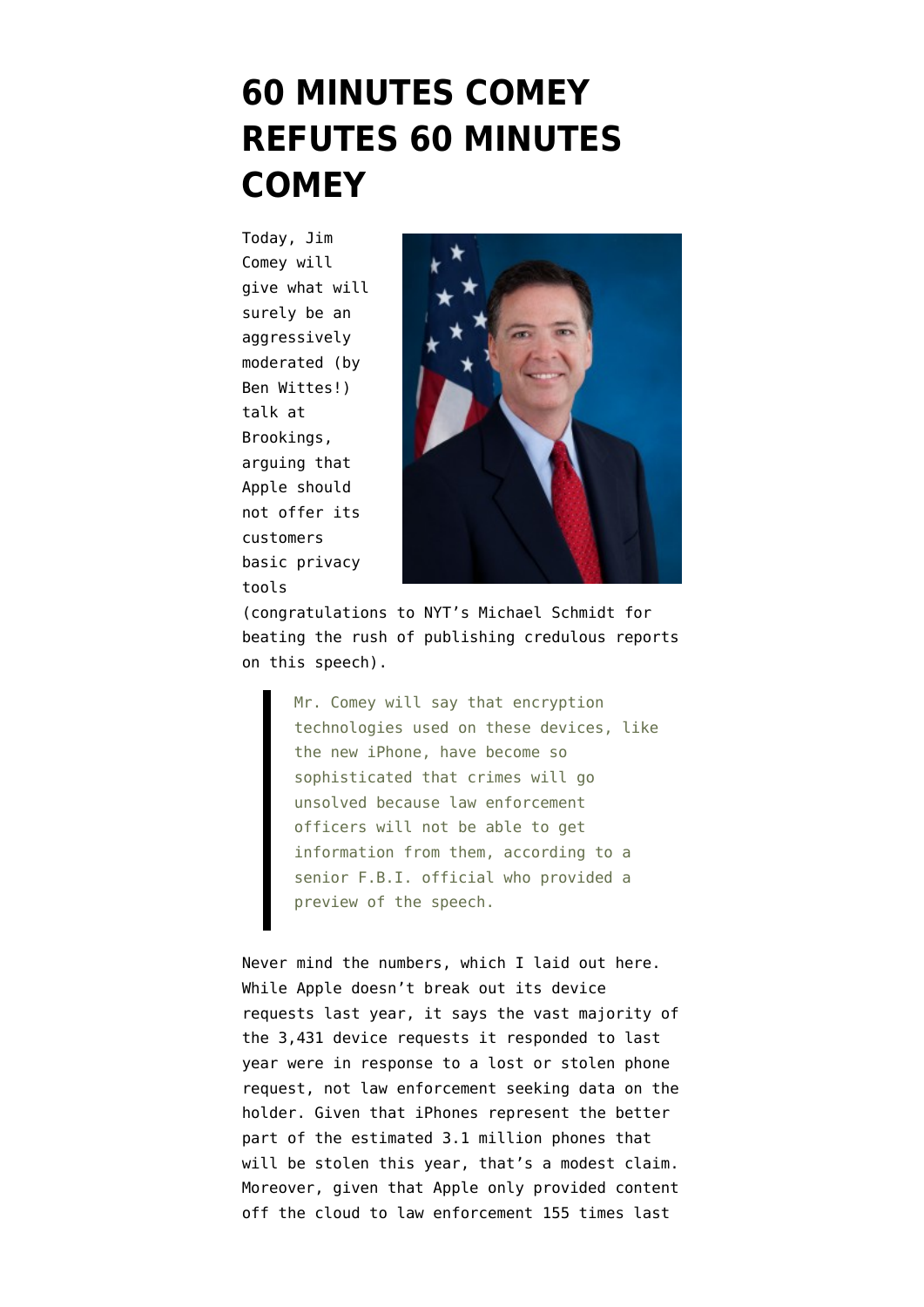year, it's unlikely we're talking a common law enforcement practice.

At least not with warrants. Warrantless fishing expeditions are another issue.

As far back as 2010, CBP was conducting [4,600](http://www.dhs.gov/sites/default/files/publications/Redacted%20Report.pdf) [device searches](http://www.dhs.gov/sites/default/files/publications/Redacted%20Report.pdf) at the border. Given that 20% of the country will be carrying iPhones this year, and a much higher number of the Americans who cross international borders will be carrying one, a reasonable guess would be that CBP searches 1,000 iPhones a year (and it could be several times that). Cops used to be able to do the same at traffic stops until this year's *Riley v, California* decision; I've not seen numbers on how many searches they did, but given that most of those were (like the border searches) fishing expeditions, it's not clear how many will be able to continue, because law enforcement won't have probable cause to get a warrant.

So the claims law enforcement is making about needing to get content stored on and only on iPhones with a warrant doesn't hold up, except for very narrow exceptions (cops may lose access to iMessage conversations if all users in question know not to store those conversations on iCloud, which is otherwise the default).

But that's not the best argument I've seen for why Comey should back off this campaign.

As a number of people (including the credulous Schmidt) point out, Comey repeated his attack on Apple on the [60 Minutes show Sunday](http://www.cbsnews.com/news/fbi-director-james-comey-on-privacy-and-surveillance/).

> James Comey: The notion that we would market devices that would allow someone to place themselves beyond the law, troubles me a lot. As a country, I don't know why we would want to put people beyond the law. That is, sell cars with trunks that couldn't ever be opened by law enforcement with a court order, or sell an apartment that could never be entered even by law enforcement. Would you want to live in that neighborhood?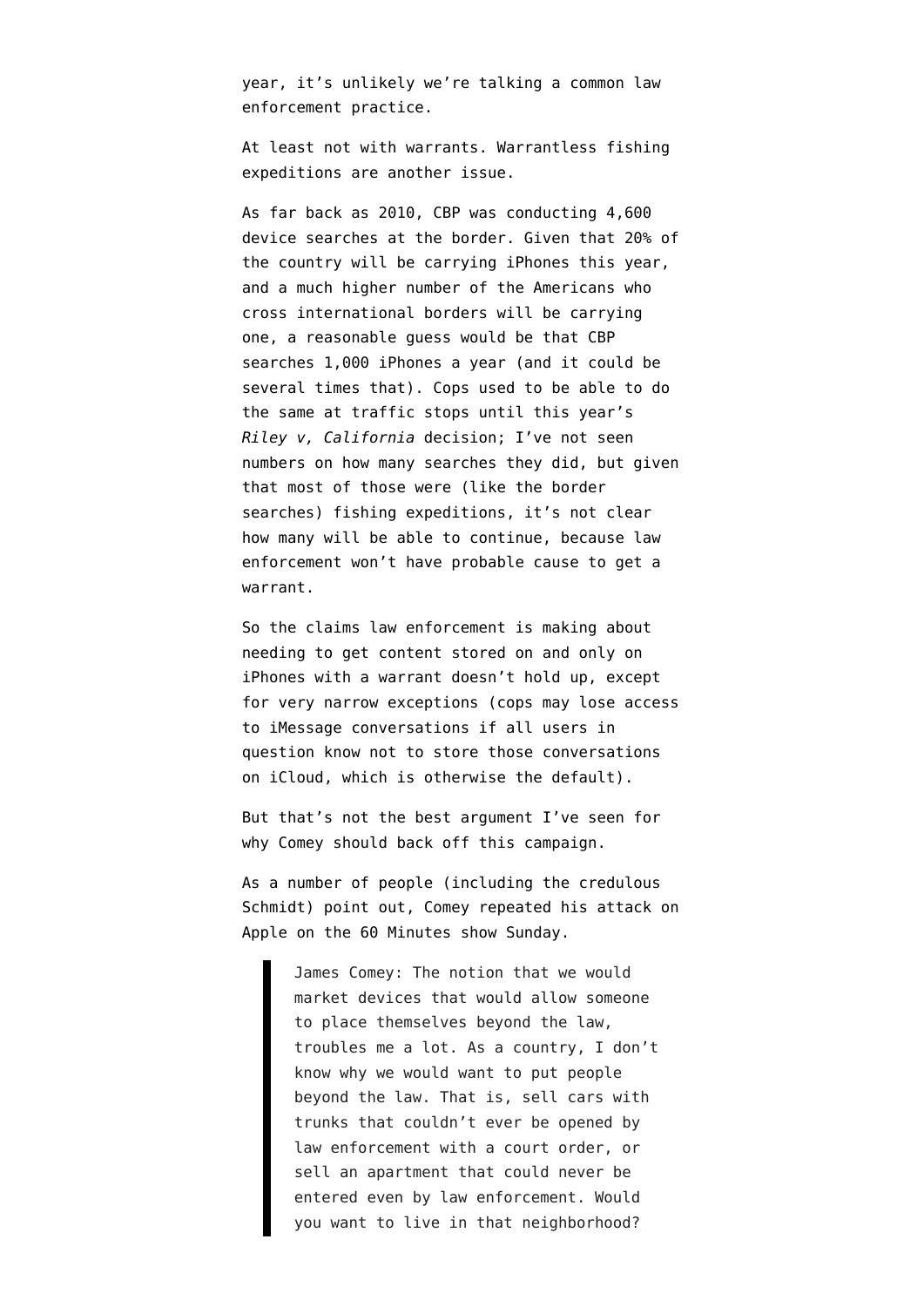This is a similar concern. The notion that people have devices, again, that with court orders, based on a showing of probable cause in a case involving kidnapping or child exploitation or terrorism, we could never open that phone? My sense is that we've gone too far when we've gone there

What no one I've seen points out is there was an equally charismatic FBI Director named Jim Comey on [60 Minutes a week ago Sunday](http://www.cbsnews.com/news/fbi-director-james-comey-on-threat-of-isis-cybercrime/) (these are actually the same interview, or at least use the same clip to marvel that Comey is 6'8″, which raises interesting questions about why both these clips weren't on the same show).

*That* Jim Comey made a really compelling argument about how most people don't understand how vulnerable they are now that they live their lives online.

> James Comey: I don't think so. I think there's something about sitting in front of your own computer working on your own banking, your own health care, your own social life that makes it hard to understand the danger. I mean, the Internet is the most dangerous parking lot imaginable. But if you were crossing a mall parking lot late at night, your entire sense of danger would be heightened. You would stand straight. You'd walk quickly. You'd know where you were going. You would look for light. Folks are wandering around that proverbial parking lot of the Internet all day long, without giving it a thought to whose attachments they're opening, what sites they're visiting. And that makes it easy for the bad guys.

Scott Pelley: So tell folks at home what they need to know.

James Comey: When someone sends you an email, they are knocking on your door.